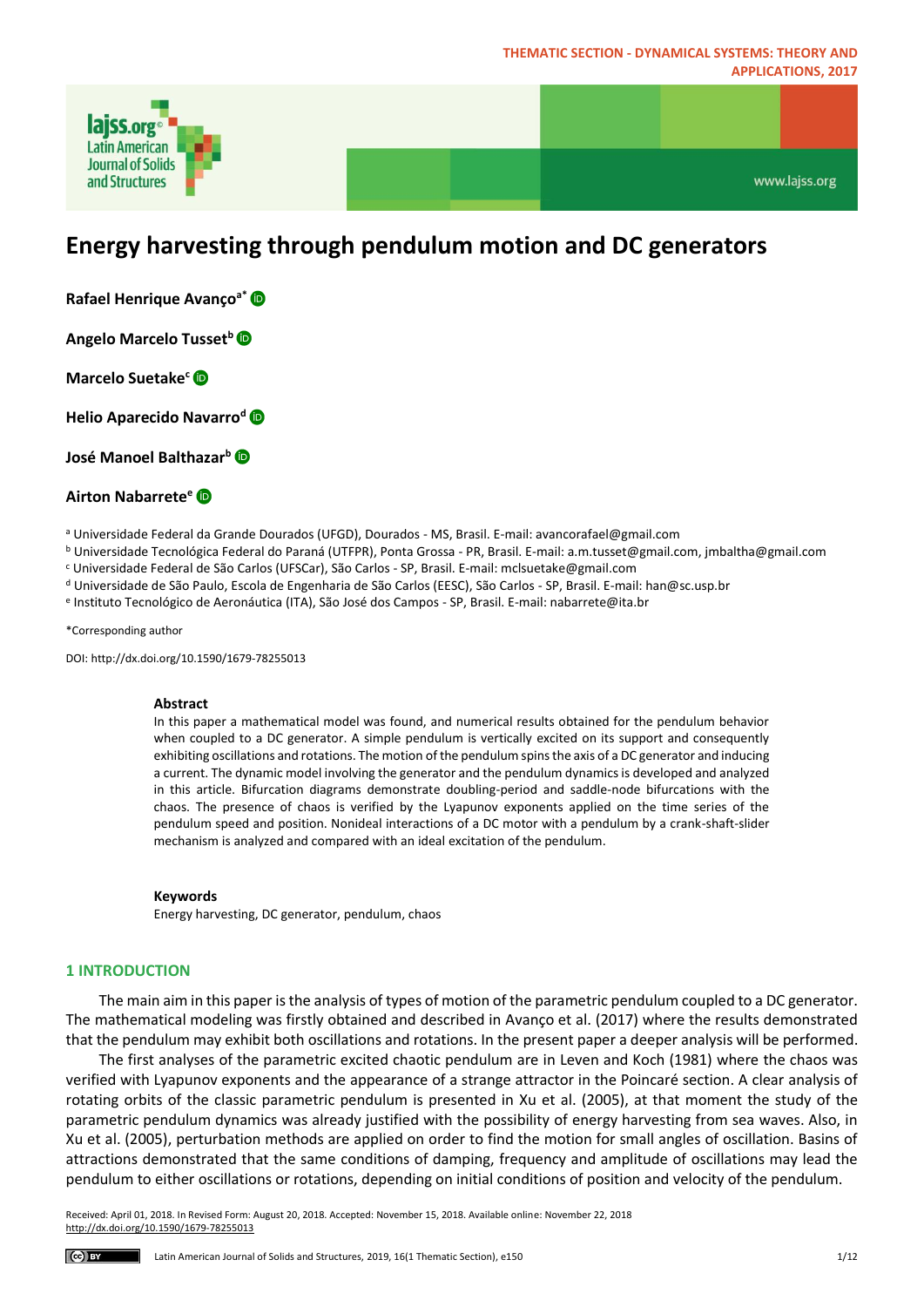The classic parametric pendulum exhibits different types of motion depending on initial position and velocity, damping, length of pendulum, natural frequency, amplitude and frequency of excitation and the mass in the tip of the pendulum.

The parametric pendulum excited by a crank-shaft-slider mechanism was firstly studied taking into account the geometric complexity of the mechanism in Avanço et al. (2014). Commonly, the slider was considered to move according to a harmonic oscillator. This approach is reasonable only when the crank is sufficiently smaller than the shaft linked to the slider. In the comparison of the classical parametric pendulum and the pendulum vibrated by the crank-shaft-slider mechanism using parameter plots with frequency and amplitude of excitation, it was seen that the chaos occurs in wider regions of crank-slider than in the harmonic classical parametric pendulum.

The classical parametric pendulum is defined by a rigid simple pendulum with a bob in the extreme vibrated vertically on the support by a harmonic motion. The pendulum vibrated vertically by a crank-shaft-slider is also considered a parametric pendulum, since the joint of pendulum is moved in the vertical direction, not in the horizontal.

A horizontal excitation of the pendulum by limited power supply was performed in Krasnopolskaya and Shvets (1993) and in Belato et al. (2001). The conclusion was that the consideration of the limited power supply was important to identify the chaos. An approach to an ideal model would hide the chaotic motion of the pendulum.



*Figure 1: Schematic representation of the classic parametric pendulum*



*Figure 2: Representation of crank-shaft-slider mechanism coupled to the pendulum*

A pendulum horizontally driven by a DC motor was studied in Kazmierczak et al. (2015). A mathematical modeling, numerical simulation and experimental verification of bifurcation dynamics of the pendulum were performed. The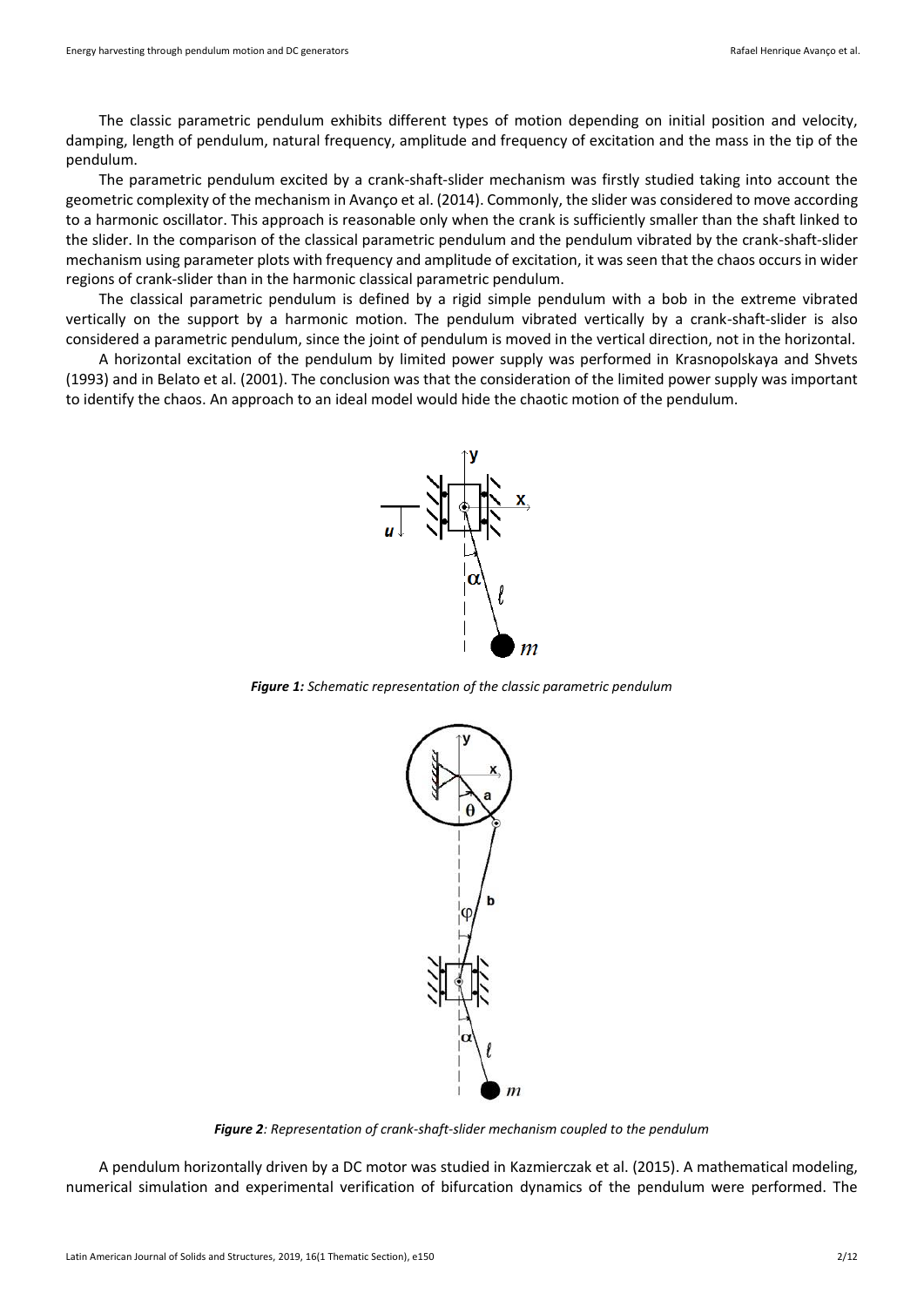theoretical considerations include constant angular velocity of the crank and the parameters of the model estimated using experimental data obtained from five different solutions for five different voltages. An approach to a single degree was carried out with different models of resistance in the pendulum joint. The results considered a combination of dry friction and viscous damping which yielding to better solutions.

A small voltage was set in the experiments studied in Wasilewski et al. (2015) and Wasilewski et al. (2016) where the pendulum was horizontally moved by a low-powered DC motor. The power supplied by the motor was maintained small to allow the return influence of the pendulum dynamics on the motor velocity. Numerical solutions and experimental data demonstrated a good agreement for stable attractors. In the chaotic zone, the numerical and experimental results diverge, as expected, due to the sensibility of initial conditions. The chaotic behavior is verified by the strange attractor in the Poincaré section. In Wasilewski et al. (2016), a new model for the resistance in the joint was developed. The sign functions in the dry model was identified by experimental data instead of a smooth approximation of the sign function. This model leads to advantages in the sense of accuracy and speed of simulation. Another good aspect is the avoidance of stiffness in the differential equation.

Over one hundred fifty variations concepts of Wave Energy Converter (WEC) exist and new ones continue to appear (Falcão, 2010). Some of them are in the commercialization stage and, but despite of this, the costs keep considerable high compared to coal and wind energy. A new wave energy converter based on the parametrically excited pendulum was presented in Yurchenko and Alevras (2018). This mechanism reduces the influence of the gravity force and achieves a dominant rotational motion without any active control. The design which reduces the gravity influence consists of a pendulum suspended on an inclined plane. Experimental results confirmed the numerical results and power harvesting potential is also analyzed.

The parametric excited pendulum was studied for oscillatory motion for energy harvesting using a DC generator in Marszal et al. (2017). The numerical studies analyzed the oscillatory motion in 2:1 resonance verified with experimental results. In comparison with the present article, this numerical analysis brings oscillatory and rotational motion, but without the experimental results. The results from Marszal et al. (2017) allowed to conclude that the energy harvesting is more efficient for shorter reduced length of pendulum, which provides low natural periods and larger angular velocity, what is important for increasing the angular velocity of the pendulum acting on the generator.

Concerning rotational solution of the classic parametric pendulum, it was executed successfully an experiment in Lenci et al. (2011) and Lenci (2014). The intention was to verify experimentally the rotational solutions for different amplitudes and frequency of excitation with waves in a tank showing the feasibility of energy harvesting through the pendulum.

A system with two pendulums has been analyzed with a view of energy harvesting in Wiercigroch et al. (2009). Some experiments have been executed with a shaker vibrating the two pendulums under the same support. The control applied successfully could maintain both pendulums under rotational motion synchronized.

In Horton et al. (2008) a solution for the friction was performed based on the decrement parameter found with the experimental results of the damped pendulum. According to Paula et al. (2006), viscous damping is more relevant when larger angles are present in oscillations. Horton et al. (2008) considered for small oscillations dry friction becomes prevalent and neglect this could lead to out of phase motions when comparing experimental and numerical results. These assumptions allowed to reduce errors and better predict amplitude oscillations when the pendulum approaches to the resting position.

Xu et al. (2007) studied the interactions between the parametric pendulum and a shaker. Quasiperiodic rotations were found experimentally where this type of motion could not be predicted by ideal excitation. Afterwards, the nonideal consideration of a two and a half degree of freedom allowed to properly find these kinds of motion.

A dynamical integrity analysis was performed in Lenci and Rega (2011) considering the basins of attraction. In experimental results, it was verified that rotating solutions could be performed only when the attractor is enough robust and basins large enough.

Alevras et al. (2015) analyzed the dynamics of a tri-pendulum. The reason presented is that the simple pendulum provides rotating solutions only for low frequencies of ocean waves. Some advantages are multiplicity of configurations, it means one may change its size without changing the tri-pendulum behavior.

Stochastic dynamics of a rotating pendulum is investigated in Andreeva et al. (2015). The assumptions were based on a realistic wave profile acting on the parametric pendulum. It was verified that the wave asymmetry influences significantly the rotational potential of the pendulum, causing sometimes oscillatory responses.

Two pendulums were mounted on a mutual elastic single degree-of-freedom in Alevras et al. (2014). The response was analyzed with the base externally excited by a random phase sinusoidal force. The goal was to preserve the rotary response. In results it was observed rotations with synchronizations.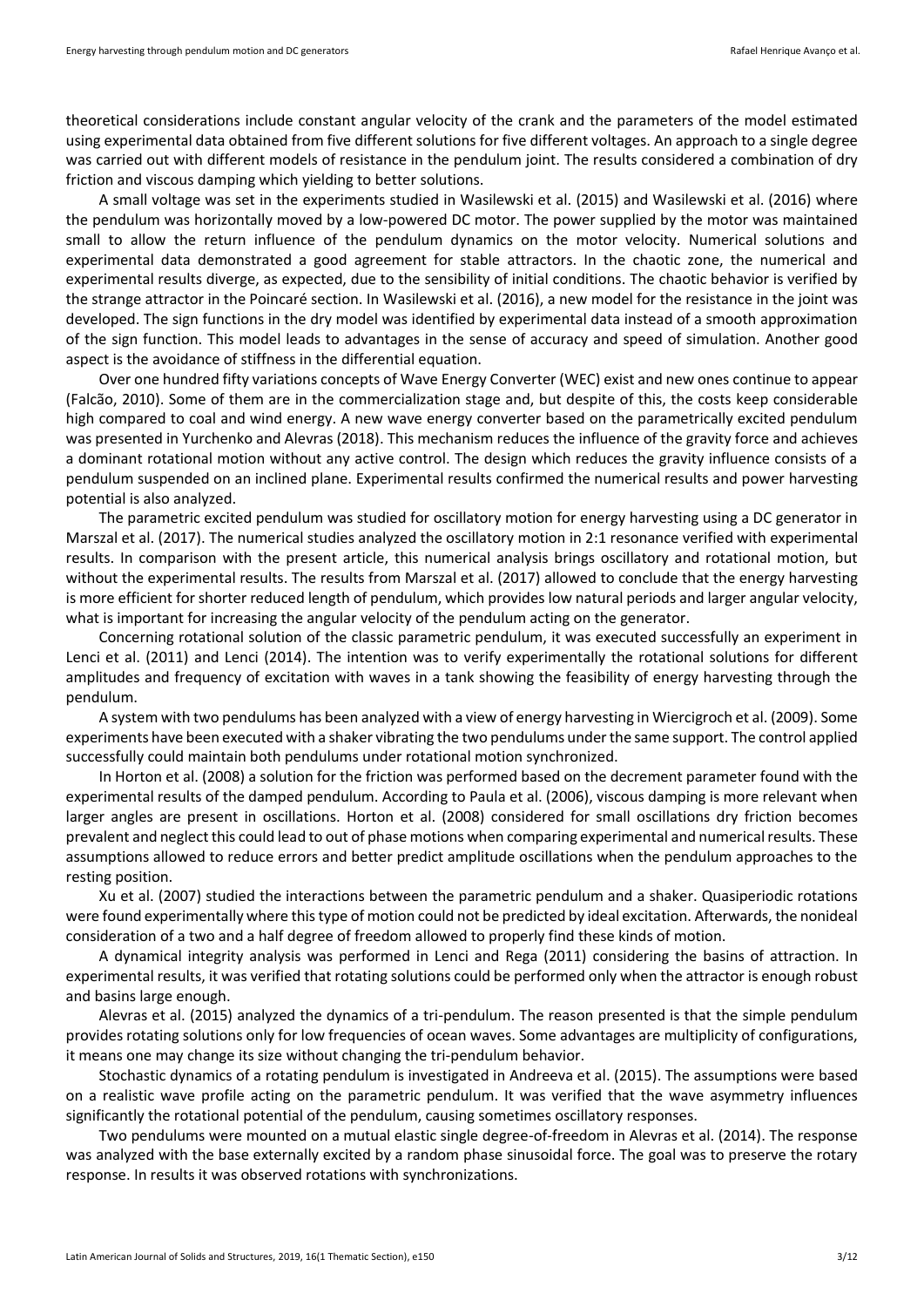#### **2.2 Mathematical modeling**

The first mechanism in Figure 1 is the classical parametric pendulum. A harmonic motion is present on the pivot causing different types of motion in the pendulum. It may be observed rotational motion in the pendulum, simple oscillations or a mix between them, what is called oscillation-rotation. The dynamics in steady state may also be a fixed point, the pendulum at rest, and the tumbling chaos. The pendulum rotates and inverts the velocity in a chaotic way.

The length of the pendulum is given by the term  $l$ , the mass of the bob by  $m$ . The term  $u$  stands for the harmonic displacement which causes the resonance in the pendulum. The position of the bob in the extreme of the pendulum is given in cartesian coordinates x and y.

$$
x = l \sin \alpha \tag{1}
$$

 $y = -l \cos \alpha - u$ 

The derivatives in time of x and y are written in Equation (2) where the dots mean the derivatives with respect to the physical time t:

$$
\dot{x} = l\dot{\alpha}\cos\alpha\tag{2}
$$

 $\dot{v} = l\dot{\alpha} \sin \alpha - \dot{u}$ 

The reference for the gravitational potential energy is the point of suspension of the pendulum, so the Kinetic and Potential Energies are written in Equation (3):

$$
T = \frac{1}{2} m (\dot{x}^2 + \dot{y}^2) = \frac{1}{2} m l^2 \dot{\alpha}^2 + \frac{1}{2} m \dot{u}^2 - m l \dot{\alpha} \dot{u} \sin \alpha
$$
 (3)

 $V = m g y = - m g l \cos \alpha - m g u$ 

The Lagrangian function based on the Kinect and Potential energies is written as:

$$
L = \frac{1}{2}m \, l^2 \dot{\alpha}^2 + \frac{1}{2}m \, \dot{u}^2 - m \, l \, \dot{\alpha} \, \dot{u} \, \sin \alpha + m \, g \, l \cos \alpha + m \, g \, u \tag{4}
$$

Considering the dissipative forces due to the viscous friction in the joint, the generalized dissipative force related to the coordinate  $\alpha$  has a dimension of torque:

$$
Q_{\alpha}^{NC} = -c l^2 \dot{\alpha} \tag{5}
$$

The frequency of the harmonic oscillation of  $u$  is given by the term  $\dot{U}$  and the amplitude by the term  $a$ :

$$
u = a \cos(\Omega t)
$$
  
\n
$$
\dot{u} = -a \cos(\Omega t)
$$
\n(6)

$$
\ddot{u} = -a_{\Omega}^2 \cos(\Omega t)
$$

The differential equation for the mechanism in Figure 1 is given in Equation (7):

$$
m l^2 \ddot{\alpha} + c l^2 \dot{\alpha} + m g l \sin \alpha + m a l \Omega^2 \cos(\Omega t) \sin \alpha = 0
$$
\n(7)

In order to perform a dimensionless analysis, it is introduced dimensionless parameters, similarly to that carried out in Xu et al. (2005).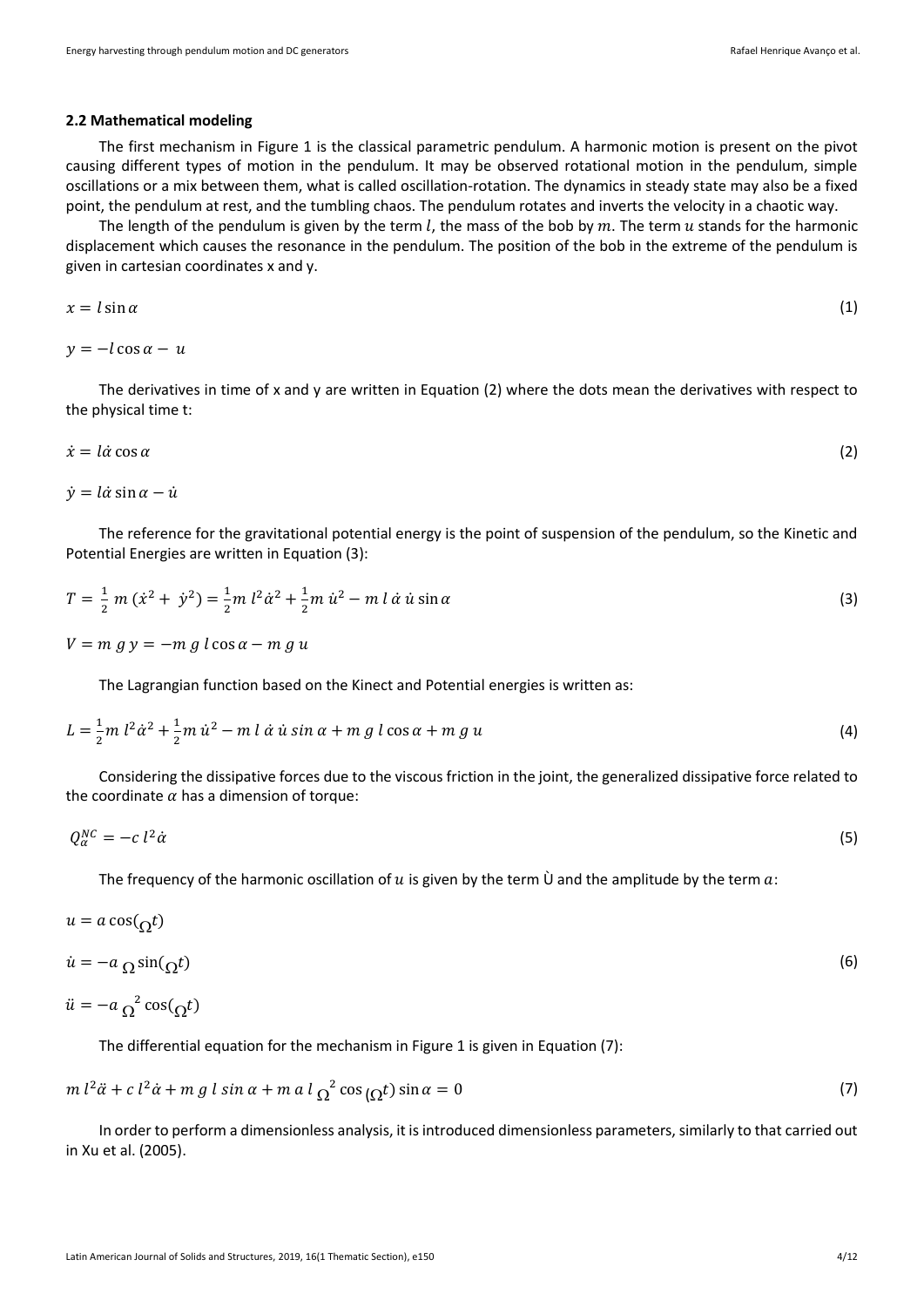(8)

$$
\tau=\omega_0 t
$$

$$
\alpha' = \frac{d\alpha}{d\tau} = \frac{1}{\omega_0} \frac{d\alpha}{dt}
$$

$$
\alpha'' = \frac{d^2 \alpha}{d\tau^2} = \frac{1}{\omega_0^2} \frac{d^2 \alpha}{dt^2}
$$

$$
\omega = \frac{\Omega}{\omega_0}
$$

$$
p = \frac{a \Omega^2}{l \omega_0^2}
$$

$$
\gamma = \frac{c}{m \omega_0}
$$

The prime represents the derivatives related to the dimensionless time τ and the dots the derivatives related to the physical time t. After substituting the dimensionless parameters, the final dimensionless equation is obtained as in Xu et al. (2005):

$$
\alpha'' + \gamma \alpha' + \sin \alpha (1 + p \cos(\omega \tau)) = 0
$$
\n(9)

The presence of the DC generator in the system demands the usage of one more equation. The generator is coupled to the pendulum and, consequently, they rotate at the same speed  $\alpha'$  or  $\dot{\alpha}$ . The electric equation of the generator is given by:

$$
L\frac{di}{dt} = -(R_a + R_L)i + K_E \dot{\alpha} \tag{10}
$$

The letter L stands for the inductance in the generator,  $R_L$  is internal resistance of the inductor and  $R_a$  any other resistance present. The term i is the electric current,  $K_E$  is the constant of speed and  $K_T$  the constant of torque.

When the DC generator is coupled to the mechanism the dynamical equation of the pendulum includes the opposing force of the generator using the constant of torque  $K_T$  and the electric current i:

$$
m l^2 \ddot{\alpha} + c l^2 \dot{\alpha} + m g l \sin \alpha + m a l_{\Omega}^2 \cos_{\Omega} t) \sin \alpha = -K_T i
$$
\n(11)

In the interest of obtain the nondimensional version of Equations (10) and (11), some more dimensionless parameters were proposed:

$$
\beta = \frac{k_T Q}{m l^2 \omega_0}
$$
\n
$$
I = \frac{i}{Q \omega_0}
$$
\n
$$
\Omega = \frac{K_E}{Q \omega_0 L}
$$
\n
$$
\Omega = \frac{R_a + R_L}{\omega_0 L}
$$
\n(12)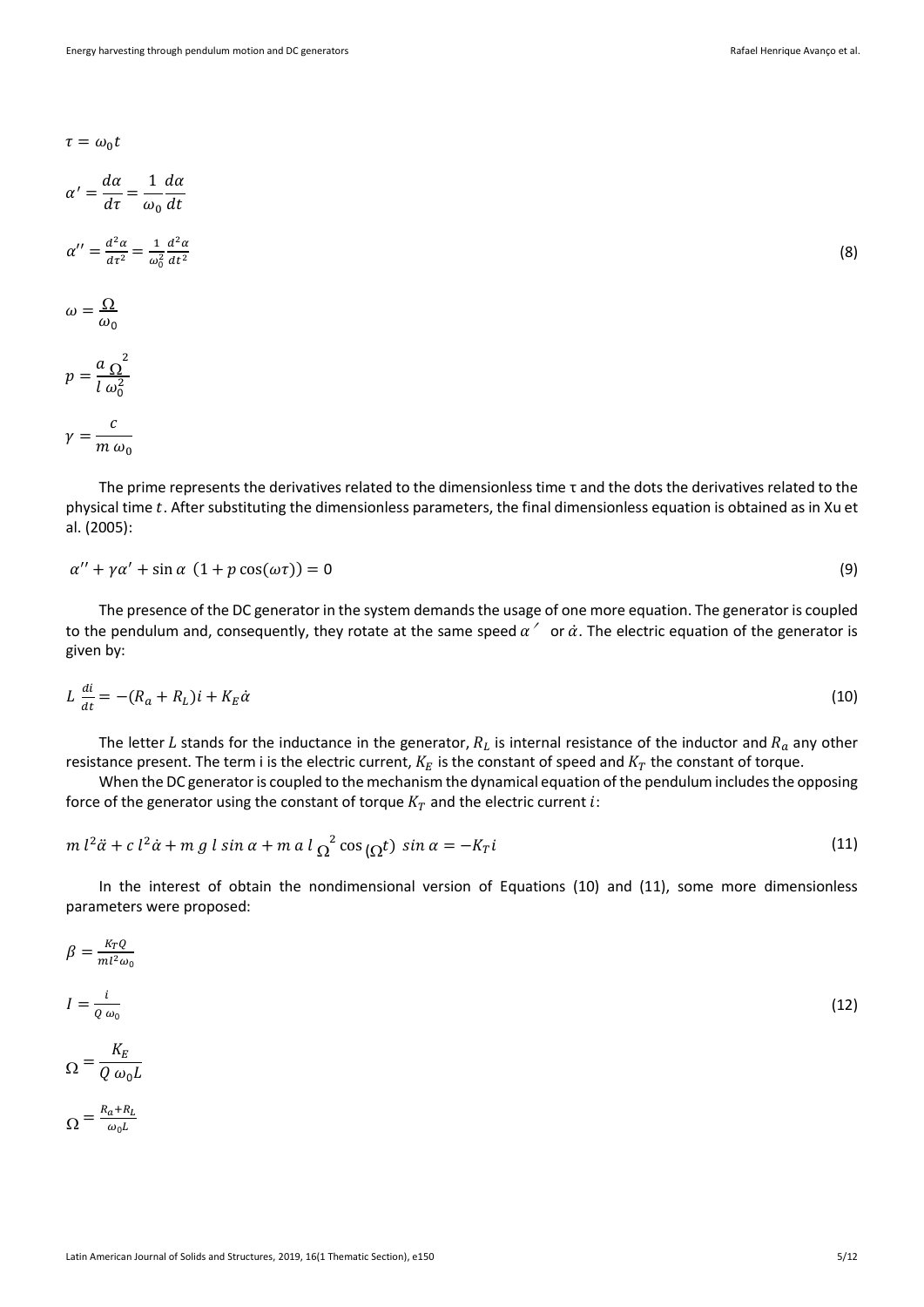The term Q represents any arbitrary value for electric charge allowing the obtainment of dimensionless term for the generator in Equation (13). The term  $\omega_0$  is the natural frequency of the pendulum determined by the length of the pendulum and gravitational acceleration.

$$
\frac{dl}{d\tau} = -\zeta \left| + \lambda \alpha' \right| \tag{13}
$$

Including the DC generator effect in the pendulum, the equation of motion such as Equation (9) turns into:

$$
\alpha'' + \gamma \alpha' + \sin \alpha (1 + p \cos(\omega \tau)) + \beta I = 0 \tag{14}
$$

The value of â, æ and ë , along this paper will be equal to 1. The value of ã will always be 0.1 and other values may change according to what is being specified. The term I represents a dimensionless current which interferes in the pendulum dynamics. Despite this, electric current and electric energy will not be studied in the present analyses.

The modeling in Figure 2 considers a DC motor coupled to a crank-shaft-slider mechanism moving the point of suspension of the pendulum. The main difficulty in this mechanism is to take into account the complexity of the geometry of the crank-slider. When you consider the crank rotating with a constant speedy, you are considering the ideal mechanism explored in Avanço et al. (2016), where the influence of different crank length is studied. In this article we are going to study this mechanism but considering the nonideal excitation. It means the pendulum may affect the dynamics of the crank powered by the DC motor.

Following the steps to determine the Lagrangian function, the Kinect and potential energies in this case include de inertia of the disc, in addition to the pendulum. Looking at the Figure 2, it is written the position of the bob in the extreme through the angles.

$$
x_p = l \sin \alpha \tag{15}
$$

$$
y_p = -a\cos\theta - b\cos\varphi - l\cos\alpha
$$

Kinect and potential energies are written in terms of the coordinates  $\alpha$  and  $\theta$ . In this model the crank speedy is not constant. The disc is powered by the DC motor and the disc rotation moves the suspension of the pendulum through the crank-slider.

Using trigonometry, the value of  $\cos \varphi$  may be determined in terms of è.

$$
\cos \varphi = \left(1 - \frac{a^2}{b^2} \sin^2 \theta\right)^{1/2} \tag{16}
$$

The Kinect energy of the system includes the moment of the inertia of the disc plus the rotor of the DC motor. The sum of them is given by *J* where their speedy are the same given by  $\dot{\theta}$ .

$$
T = \frac{1}{2}J\dot{\theta}^2 + \frac{1}{2}m\left(\dot{x}_p^2 + \dot{y}_p^2\right)
$$
 (17)

The derivatives of the cartesian coordinates in terms of  $\alpha$  and  $\theta$  are given in Equation (18), where it uses an auxiliary function  $F$  described in Equation (19). This function is a consequence of the geometry of the crank-slider mechanism.

$$
\dot{x}_p = l \dot{\alpha} \cos \alpha \tag{18}
$$

$$
\dot{y}_p = a \,\dot{\theta} F + l \,\dot{\alpha} \sin \alpha
$$

$$
F = \sin \theta + \frac{a \sin \theta \cos \theta}{b \left(1 - \frac{a^2}{b^2} \sin^2 \theta\right)^{1/2}}\tag{19}
$$

The Lagrangian function obtained by the Kinect and potential energies in terms of  $\alpha$  and  $\theta$  is given by: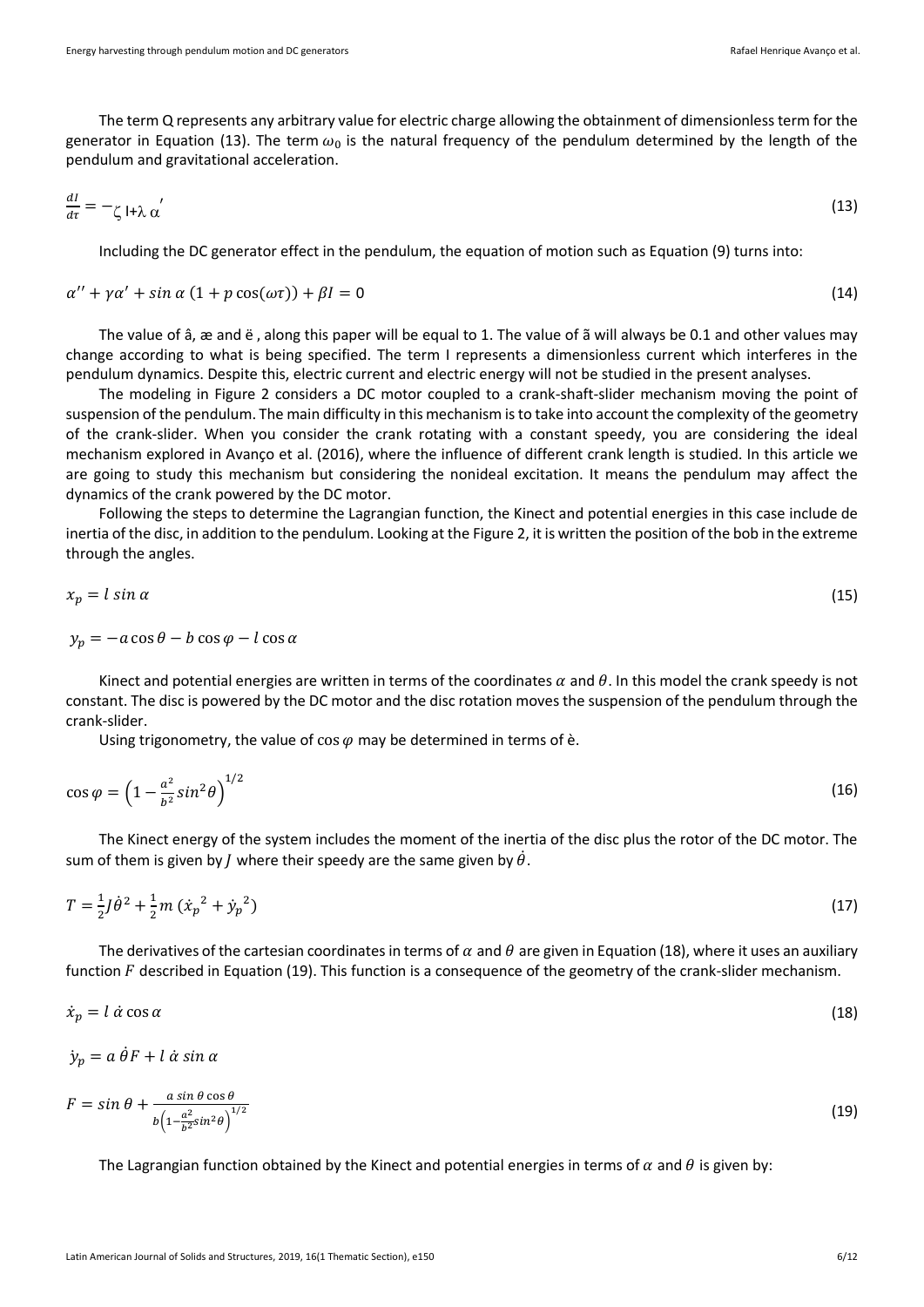$$
L = \frac{1}{2} J \dot{\theta}^2 + \frac{1}{2} m \left[ l^2 \dot{\alpha}^2 \cos^2 \alpha + \left( a \dot{\theta} F + l \dot{\alpha} \sin \alpha \right)^2 \right] + m g l \cos \alpha + m g b \left( 1 - \frac{a^2}{b^2} \sin^2 \theta \right)^{1/2} + m g a \cos \theta \quad (20)
$$

The dissipative generalized forces are:

$$
G_{\alpha}^{NC} = -c l^2 \dot{\alpha}
$$
  
\n
$$
G_{\theta}^{NC} = M_{Motor} - c_m \dot{\theta}
$$
\n(21)

The symbol c represents the viscous friction coefficient in the joint where the pendulum is suspended. The  $M_{Motor}$  is the torque provided by the DC motor to the disc. The term  $c_m$  represents the viscous friction in the center of the disc. This friction due to  $c_m$  is neglected.

Deriving the Lagrangian function through the Lagrange equations, we found the two differential Equations (21) and (22). The obtainment of Equation (22) began by the Equation (10), if one can consider the electric constant of the motor L/R is smaller than the  $R / K_F K_T$ , the electric equation of the motor allow us to determine the torque supplied through the voltage set and calculate by the Equation (24).

$$
J\ddot{\theta} + m a^2 F^2 \ddot{\theta} + m a^2 F \dot{F} \dot{\theta} + m a F l \cos(\alpha) \dot{\alpha}^2 + m a F l \sin(\alpha) \ddot{\alpha} + m g a F = M_{Motor} - c_m \dot{\theta}
$$
 (22)

 $m l^2 \ddot{\alpha} + m a l \sin (\alpha) F \ddot{\theta} + m a l \sin \alpha \dot{F} \dot{\theta} + m g l \sin (\alpha) = -c l$  $2\dot{\alpha}$  (23)

$$
M_{Motor} = \frac{K_T}{R} V - \frac{K_E K_T}{R} \dot{\theta}
$$
 (24)

Using the dimensionless terms, based mainly in the dimensionless time, the Equations (22), (23) and (24) were rewritten as in Equations (25), (26) and (27). The auxiliary function F derived with respect to the dimensionless time  $\tau$  is presented in Equation (28).

$$
J\omega_0\theta^{\prime\prime} + ma^2F^2\omega_0^2\theta^{\prime\prime} + ma^2FF'\theta'\omega_0^2 + maFl\cos(\alpha)\ \omega_0^2\alpha^{\prime 2} + maFl\sin(\alpha)\omega_0^2\alpha^{\prime\prime} + mgaFl = M_{motor} - c_m\theta'\omega_0
$$
 (25)

$$
\alpha'' + \gamma \alpha' + \frac{a \sin(\alpha) F \theta''}{l} + \frac{a \sin(\alpha) F \theta'}{l} + \sin(\alpha) = 0
$$
\n(26)

$$
M_{motor} = \frac{K_T V}{R} - \frac{K_E K_T}{R} \omega_0 \theta'
$$
 (27)

$$
F' = \theta' \cos \theta + \epsilon \frac{\theta' \cos(2\theta)}{(1 - \epsilon^2 \sin^2 \theta)^{\frac{1}{2}}} + \epsilon^3 \frac{\theta' \sin^2(2\theta)}{4 (1 - \epsilon^2 \sin^2 \theta)^{\frac{3}{2}}}
$$
(28)

#### **3 RESULTS**

The presence of the DC generator modifies the dynamics of the pendulum. However, the kinds of motion are the same. A shift took place when we compare the types of motion. The dynamic behavior depends on the parameter of the generator. A generator designed to produces a bigger power will be a device that has a greater torque opposing to the pendulum motion.

## **3.1 Bifurcation diagrams and results for the pendulum coupled to the DC generator**

The bifurcation diagrams were constructed based on the resonance zones. They are the same present in Xu et al. (2005). Those resonance regions in the parametric pendulum were  $\omega$  equal to 1.8 in Figure 3, 0.9 in Figure 4 and 0.575 in Figure 5. The values of the Lyapunov exponent indicated chaos when the values are positive. Considering the graphics of Lyapunov exponents, one can affirm that they point the chaos in the same regions of that observed in the bifurcation diagrams. The time elapsed for the obtainment of bifurcation diagrams was  $\tau$  equal to 300. It was plotted only the Poincaré sections between 150 and 300 of the time history.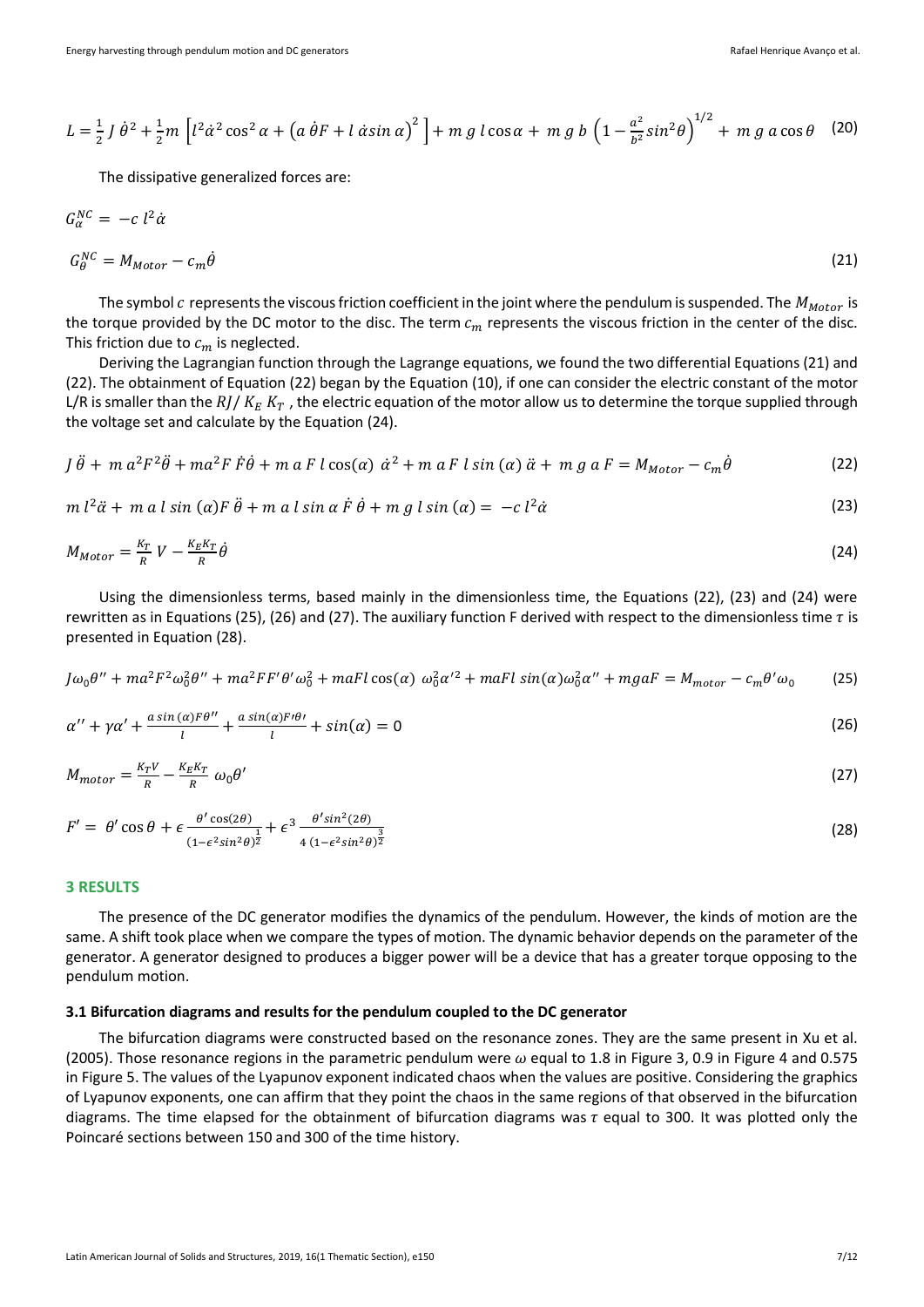

**Figure 3:** (a) Bifurcation diagram for  $\omega = 1.8$  (b) Lyapunov exponents for  $\omega = 1.8$ 



*Figure 4: (a) Bifurcation diagram for*  $\omega = 0.9$  *(b) Lyapunov exponents for*  $\omega = 0.9$ 



*Figure 5: (a) Bifurcation diagram for*  $\omega = 0.575$  *(b) Lyapunov exponents for*  $\omega = 0.575$ 

In the Figure 6(b) the Poincaré section shows a strange attractor with fractal appearance, which indicates the presence of chaos. The pendulum dynamics was, in this case, a tumbling chaos. Hence, the plot of the phase portrait in Figure 6(a) is performed after undo the laps so that the pendulum is in an interval of  $-\pi$  to  $\pi$ .

The two-period oscillation in Figure 7 demonstrated that cause of rising of chaos as a doubling period cascade for the bifurcation diagram associated with  $\omega$  equal to 1.8. Whilst, the one-period attractor in Figure 8 occurs after a saddlenode bifurcation.

For the frequency of excitation when  $\omega$  is equal to 0.575, the bifurcation diagram in Xu et al.(2005) exhibited the chaos due to a doubling-period cascade. In the present analysis, when the generator is present, for  $\omega$  equals to 0.575 the chaos appeared after a saddle-node bifurcation, what one can see in the one-period attractor in the Figure 9.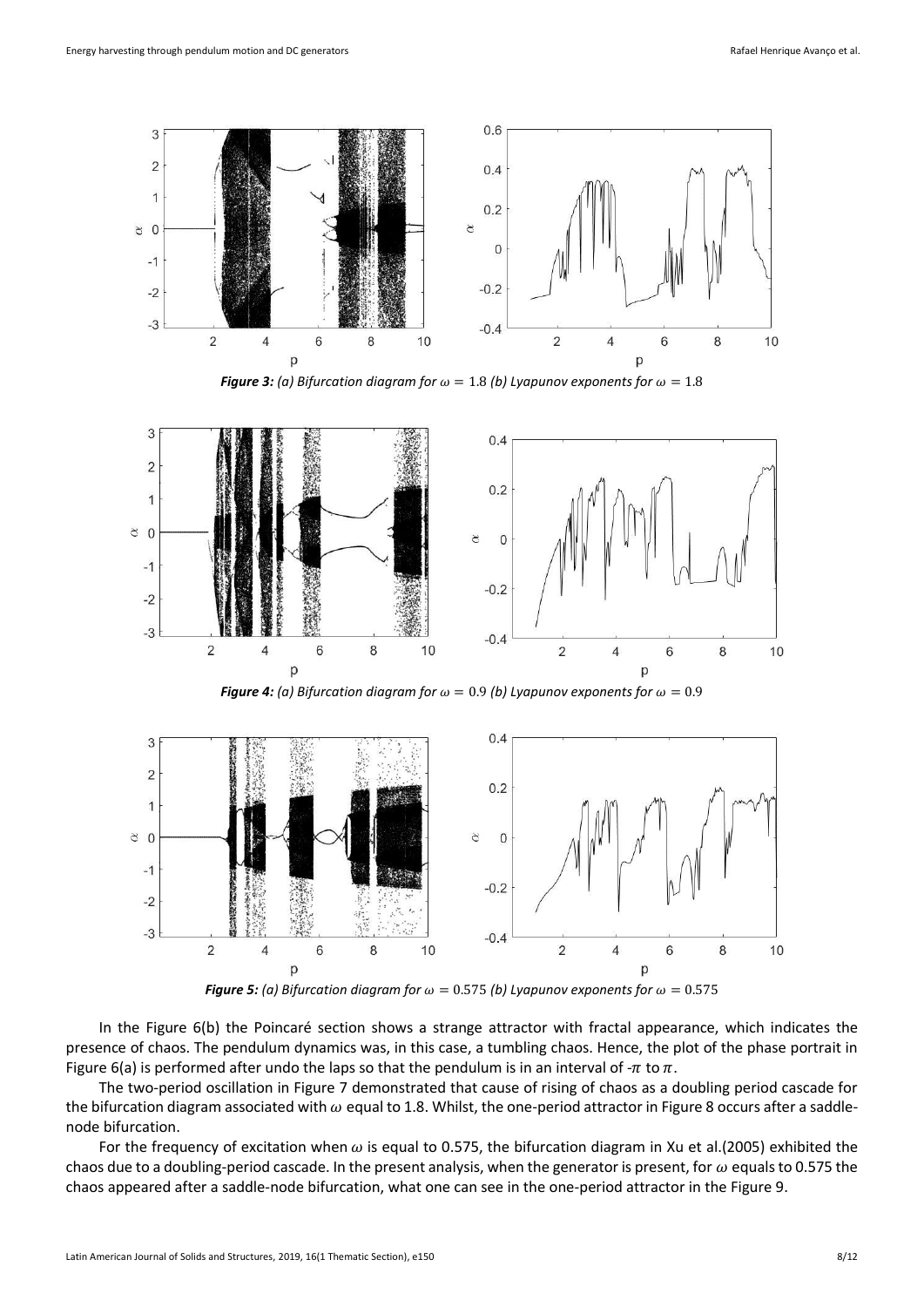

*Figure 6: Strange attractor for: p=9.0;*  $\omega = 1.8$  (a) Phase portrait and (b) Poincaré section



*Figure 7: Two-period oscillation for: p=2.1;*  $\omega = 1.8$  *(a) Phase portrait and (b) Poincaré section* 



*Figure 8: One-period oscillation for: p=2.0;*  $\omega = 0.9$  *(a) Phase portrait and (b) Poincaré section*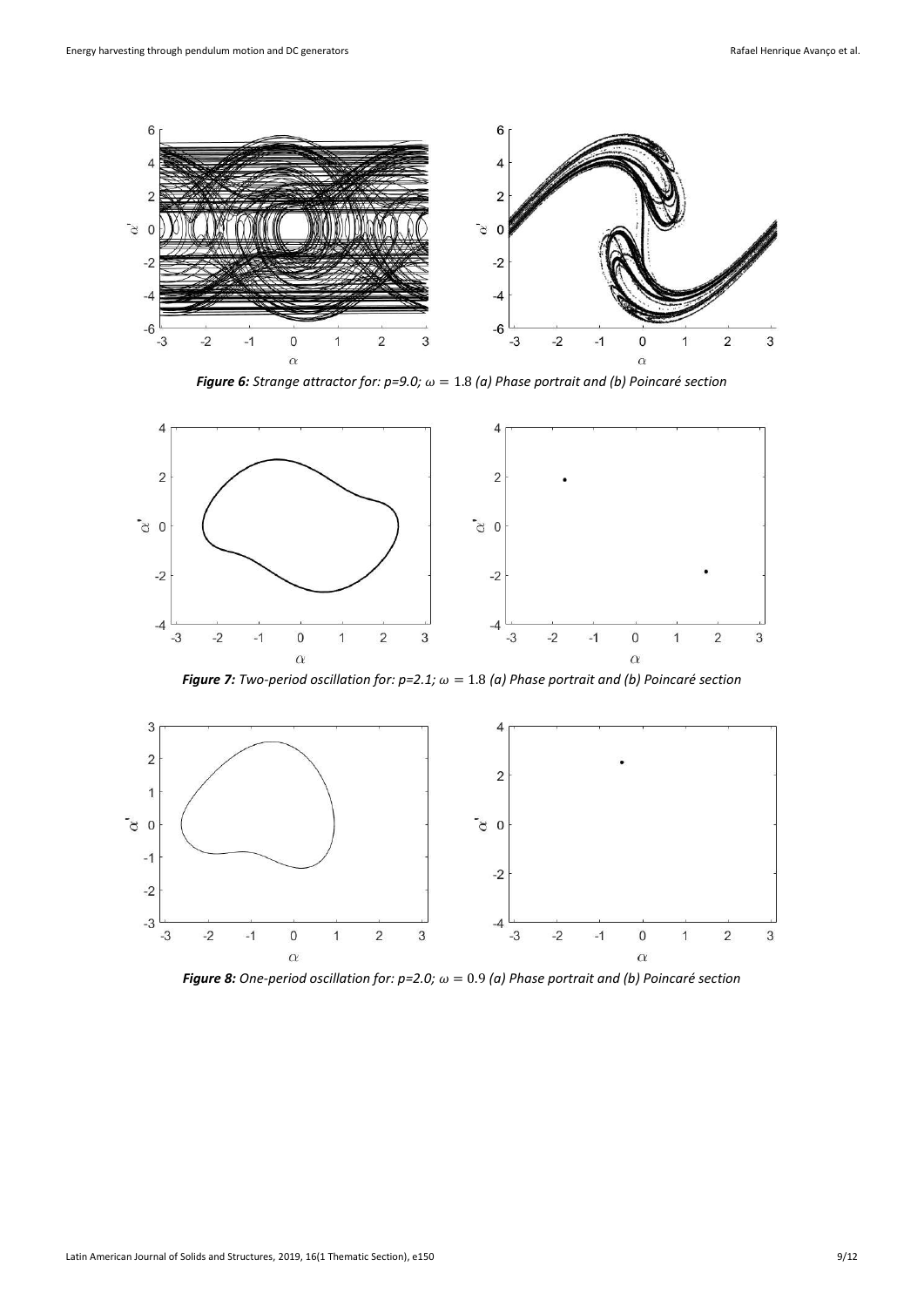

*Figure 9: One-period oscillation for: p=2.55 and*  $\omega = 0.575$  (a) Phase portrait and (b) Poincaré section

#### **3.2 Dynamical results for the pendulum vibrated by the DC motor**

The parameter of control is the voltage set on the motor. The values used in this nonideal mechanism were:  $a=$ 0.12m, b=0.3m, g=9.81m/s<sup>2</sup>, c=0.32 Ns/m, l=0.25m, m=0.5 kg,  $K_T = 127.10^{-3} Nm/A$ ,

 $K_E = K_T$ ,  $J = 0.5$   $kg m^2$ ,  $L = 0,161$  Henry, R=0,365 Ω.

In the Figure 10, it is possible to see a synchronization between the pendulum and the motor. The pendulum speedy is in the Figure 10(b) and the motor speedy in the Figure 10(c). In the same interval of time, the pendulum completed two cycles of oscillation, while the motor executed four cycles of rotation.

Trying to reproduce the same conditions in the ideal model we found a completely different result. The mean value of the motor was worked out and used for an ideal excitation with constant crank speedy  $\dot{\theta}$ . The respective dimensionless parameters are:  $a/l = 0.03$ ,  $\varepsilon = 0.4$ ,  $\dot{\theta}/\omega_0$ =4,918 and  $\tilde{a}$  = 0,1022. The result was a two-period rotation for the ideal situation, while the nonideal model resulted in oscillations of the pendulum. The rotating behavior for the ideal excitation is verified by the time history present in Figure 11(a) and the two-period feature by the Poincaré section in Figure 11(b).



*Figure 10: Results for V=4.5 Volts (a) Time history of the pendulum position (b) Pendulum speedy (c) Motor speedy*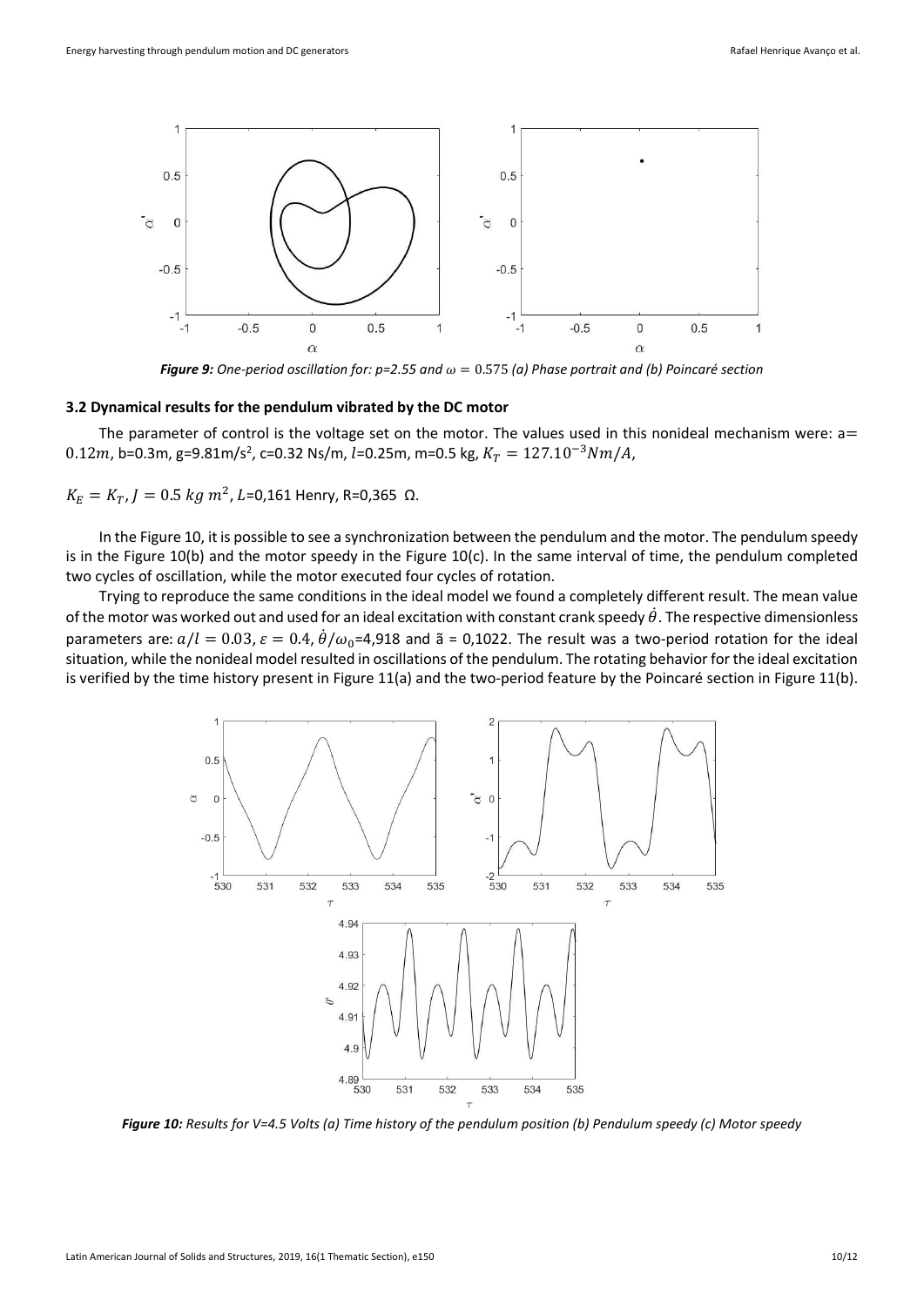

*Figure 11: Results for ideal pendulum*  $p = 11.61$ *, ù=4.918 ; å=0.4, ã=0.1022 (a) Time history of the pendulum position (b) Poincaré section*

### **4 CONCLUSIONS**

The results presented in Xu et al. (2005) demonstrated rising of chaos due to cascate of doubling period bifurcation in diagrams of  $\omega$  equal to 1.8 and 0,575. The saddle-node bifurcation caused the chaos in the bifurcation diagram for  $\omega$ equal to 0.9. In the results of the present paper, after the inclusion of the DC generator the types of bifurcation were saddle-node for  $\omega$  equal to 0.575 and 0.9. With the DC generator, the doubling-period cascade occurred for  $\omega$  equals to 1.8. These results demonstrate that for these mechanism, the types of bifurcation may not be associated only with the excitation frequency. The presence of the generator causes changes in these types of bifurcations and causes a shift of where the chaotic regions take place in different ranges in the bifurcation diagrams.

About the analysis of the nonideal excitation of the pendulum by the DC motor, it is possible to state that in this situation of pendulum excitation, the results may be very different if you consider or not the conditions of limited power supply. The result of ideal considerations led to rotational motions, while the nonideal model pointed an oscillation of the pendulum. As affirmed in Kononenko (1969), the nonideal or the limited power supply considerations are important when the energy supplied is next to the energy consumed. The analysis in Kazmierczak et al. (2015) used a single degree to successfully predict a nonideal model for the pendulum horizontally excited, whilst the present analysis maintained a two-degree model to verify the synchronizations in different types of motion. In Wasilewski et al. (2016), a new model for the resistance was developed based on a mixture of dry friction and viscous damping, what allowed a good approach to experimental results. Comparing Marszal et al. (2017) with the present analysis, the previous used a freewheel to obtain the rotation in the DC generator through pure oscillation in the pendulum where a better efficiency was found for smaller reduced lengths in the pendulum. This analysis verified the types of motion where the pendulum exhibits different types of motion, where oscillations, rotations and tumbling chaos in the pendulum are directly transmitted to the DC generator yielding to the conclusion that energy harvesting may be performed in different types of motion since the pendulum does not stop in the vertical position. For this reason, maintain higher angular velocities are recommended.

#### **References**

Alevras, P., Yurchenko, D., Naess, A., Stochastic synchronization of rotating parametric pendulums, Meccanica 49 (2014) 1945– 1954.

Alevras, P.,Brown, I., Yurchenko, D. Experimental investigation of a rotating parametric pendulum, Nonlin. Dyn. 81 (2015) 201– 213.

Andreeva, T., Alevras, P., Naess, A., Yurchenko, D., Dynamics of a parametric rotating pendulum under a realistic wave profile, Int. J. Dynam. Control (2015). https://doi.org/10.1007/s40435-015-0168-z

Avanço, R.H., Navarro, H.A., Brasil, R.M.L.R.F., Balthazar, J.M. (2014) Nonlinear Dynamics of a Pendulum excited by a crankshaft-slider mechanism. ASME International Mechanical Engineering Congress and Exposition, *Volume 4B: Dynamics, Vibration, and Control* (4B): V04BT04A025. doi:10.1115/IMECE2014-36643.

Avanço, R.H., Navarro, H.A., Brasil, R.M.L.R.F., Balthazar, J.M., Bueno, A.M., Tusset, A.M. (2016) Statements on nonlinear dynamics behavior of a pendulum, excited by a crank-shaft-slider mechanism, Meccanica 51, 1301-1320.